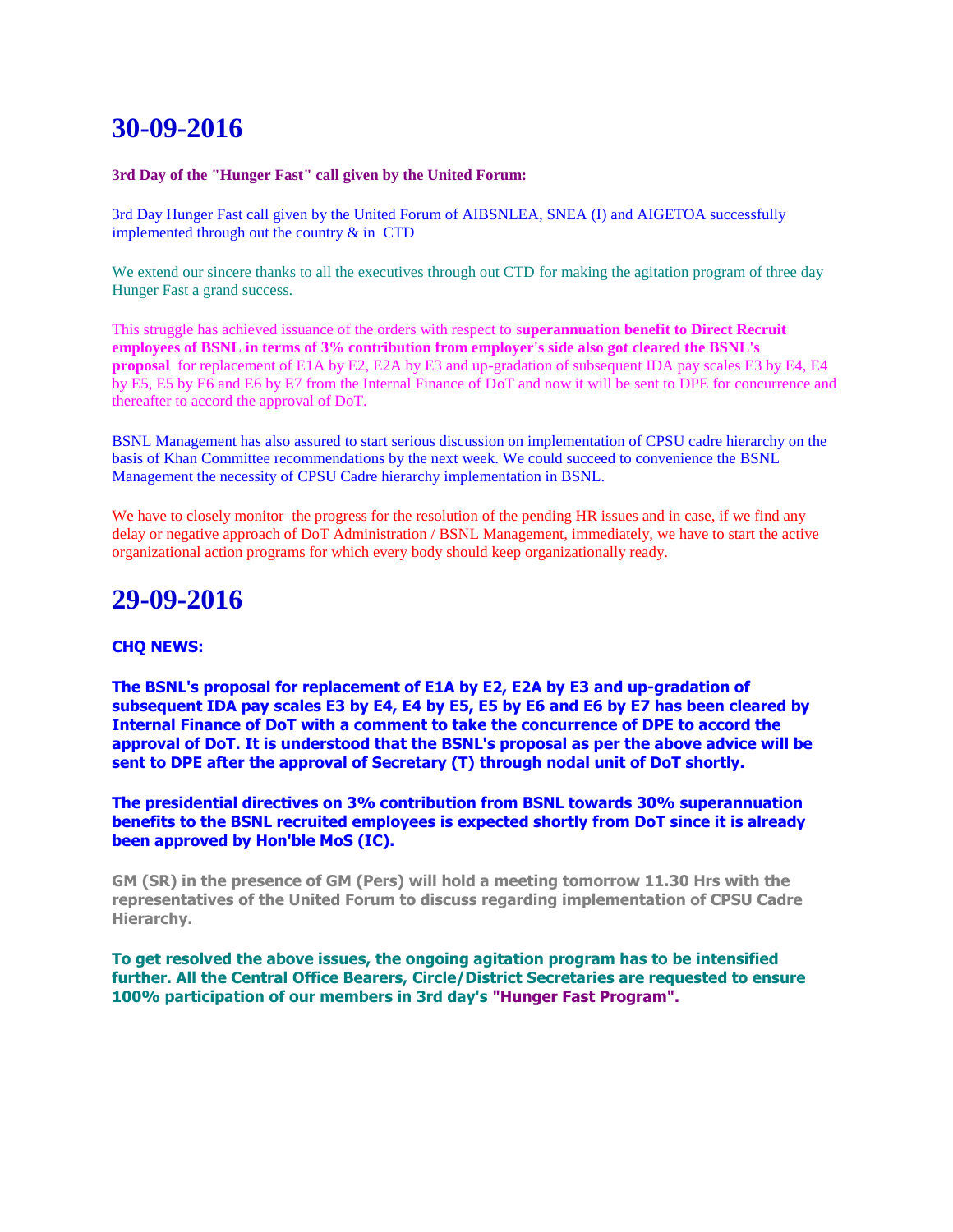# **29-09-2016**

### **2nd Day Hunger Fast call given by the United Forum of AIBSNLEA, SNEA (I) and AIGETOA successfully implemented in CTD at Telephone Bhaban.**

On second day of the on 28.09.2016 it was observed that large number of executives from all over Calcutta Telephones have gathered at the ground floor of Telephone Bhawan. The participation from the executives were spontaneous and each of them whole heartedly supported the call of united forum consists of AIBSNLEA, AIGETOA and SNEA.

The demonstration once again started with blood warming slogan session followed by detail analysis on following demands by various leaders and members of the three associations. The next courses of actions were also deliberated by the leaders.We pledged to to show off a massive gathering on final day to achieve our demands.

### **1) Implementation of standard pay scales of E2, E3 replacing E1A and E2A**

### **2) 30% Superannuation benefits to BSNL direct recruits**

### **3) Implementation of CPSU Cadre Hierarchy.**

#### **28-09-2016**

CS & OS met & welcomed newly joined DGM(HR & Admin.) Sri Shyamal Sinha Sr.Architect.We assured him all sorts of co-operation on our behalf in discharging his duty.

#### **28-09-2016**

AIBSNLEA/CTD leaders President,ACSs & CS met GM(F).At first we thanked him for opening of FB60 system for 10 days upto 06/10/2016 for smooth labour & other payments during Puja Month.We also requested him for ERP training in Areas to raise POs.GM admitted our concern but urged upon that the training programme is to be organised by GM(IT) & GM(HR).He requested us to take up this issue with them also.

Later we raised some anomaly in the recent transfer & posting order of AO/CAOs.We also requested him for some request transfer cases.GM noted all and assured to look into.

At last we wish him speedy recovery from post Dengue ill health.

## **28-09-2016**

**As per directives from United Forum of Executive Association consisting of AIBSNLEA, SNEA and AIGETOA, all three association of Calcutta Telecom District have jointly observed the First Day of 3 Day Long Relay Hunger Fast(27th-29th Sept'16) at Telephone Bhawan Ground Floor on 27.09.2016. Members from all over Kolkata have whole heartedly joined the demonstration .**

#### **WE DEMAND**

**1) Implementation of standard pay scales of E2, E3 replacing E1A and E2A**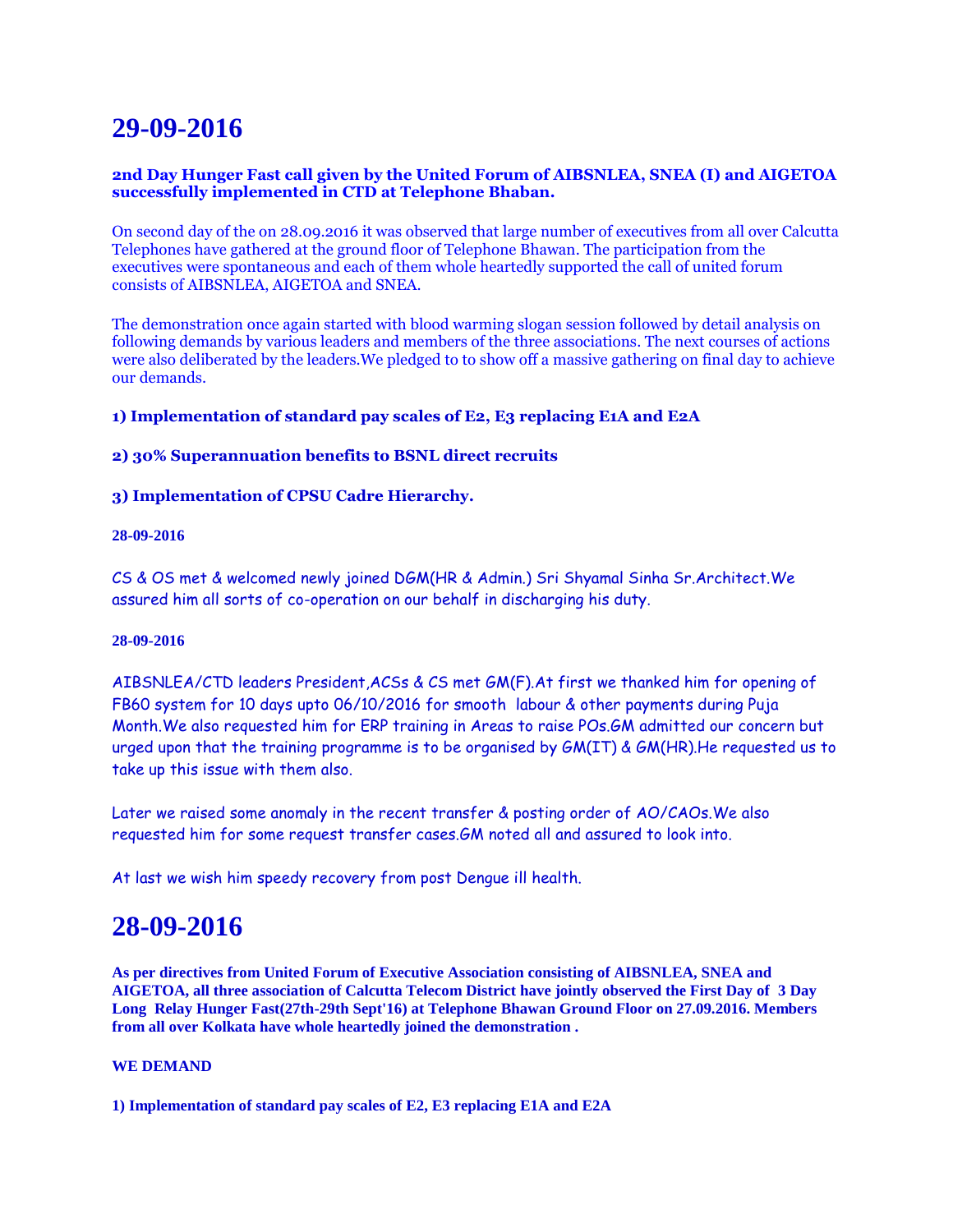**2) 30% Superannuation benefits to BSNL direct recruits**

**3) Implementation of CPSU Cadre Hierarchy.**

**At the end of the demonstration everybody was requested to intensify the agitation on 28.09.2016 and asked to participate in full strength. Accordingly all the district secretaries and executive members were requested to ensure 100% participation on 28.09.2016.**

**Three Executive Demand - Three Executive Association - One Executive Platform - Win will be ours definitely.**

## **24-09-2016**

#### **AGENDA MEETING OF AIBSNLEA with CGM/CTD**

On 23-09-2016 an agenda meeting of AIBSNLEA/CTD took place with CGM at his chamber.TS to CGM & GM(HR & Admin) were present.From our side President,CS,ACS(HQ),ACS(F) & OS took part.The discussion took place as under:

### **1.General condition of CTD:**

We expressed our concern about the punctuality in attendance & discipline in CTD.We requested to implement biometric attendance system for all as per BSNL CO circular.In the mean time EARS may be re-introduced.Before that all unions & associations may be consulted to achieve concurrence.

CGM appreciated our concern & instructed GM(HR) to act in this regard.

CS also commented the administration should take initiative to avoid uncalled for & sudden stoppage of work/Gheraos ,etc .Often it is seen that mid level executives fall in trouble & then no assistance is being extended from the higher officers. We demanded that in this cases administration should determine a clear cut methodology.

CGM commented that as per departmental guideline the estate officer(normally SDE/Bldg.) should take steps like calling police,making FIR etc after receiving intimation from the distressed executives.He instructed to issue circular in this regard.

#### **2.Pending requests for local transfer:**

We pointed out that despite several persuasion request transfer cases are not being considered by the HR section.At the time of posting newly joined/recruited executives the request might be considered.

CGM asked GM(HR) that whether the register regarding request transfers & instructed that a list to be maintained and at the time of posting this should be consulted.

#### **3.Acute shortage of executives:**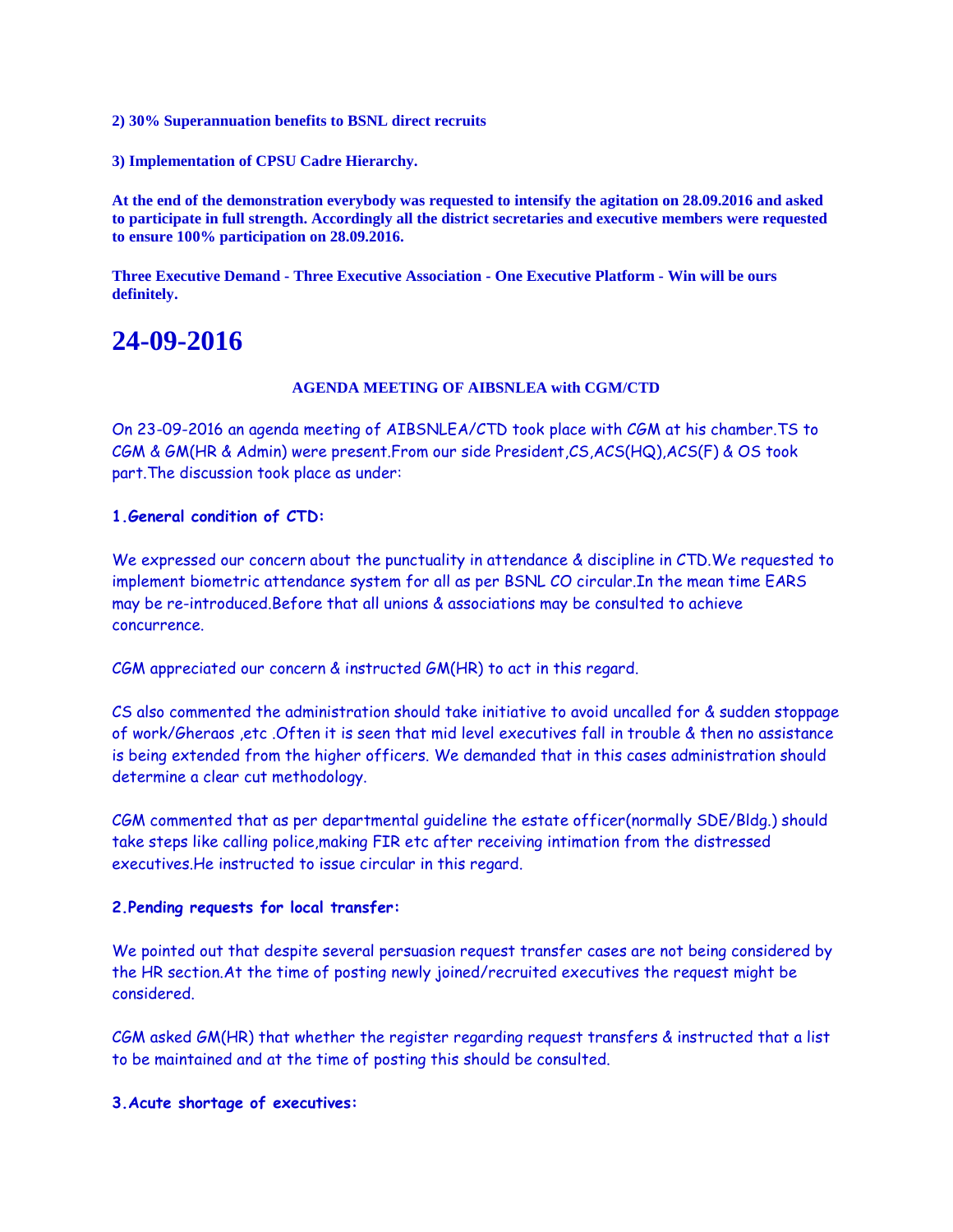We stated that the service to the customers cannot be rendered more effectively due to acute shortage of executives especially in outdoor jobs,In some sections more nos.of executives are posted and not being effectively utilised while in external sections executive have to look after 3/4 exchanges.We demanded total & justified rearrangement.We also pointed out that despite circular issued from Vig.Section sensitive post officers are not getting relief.We expressed that in order to comply all these reshuffling of executives among different section is necessary.

CS told that as per BSNL CO order in a section either JTO or SDE should be posted to minimise shortage.BSNL recruited JTOs/JEs(Ex TTAs) shold be posted in the outdoor/OFC Route Mtce./Marketing etc to utilise their expertise.

We asked administration to examine whether JEs(Ex TTAs) can be deputed in supervisory job like JEs were doing earlier before converted to JTOs.

CGM appreciated our views & instructed GM to write to BSNL CO if required.GM sought our co operation in this regard,we assured all possible help.

## **4.Supply of Form-16:**

We pointed out that Form-16 by employer was not supplied this year which is a legal document & required for many purpose.We demanded immediate supply of the same by the disbursing officers.

CGM agreed and asked GM to refer this case to GM(F).

## **5.Vigilance Clearance:**

We requested that for purchasing/disposing of movable/immovable property vigilance clearance should not be made mandatory.As per BSNL CDA Rule 21 only intimation is sufficient.But as per CTD circular vig.clearance is mandatory.We want amendment.

CGM & GM admitted that in other circle only intimation & acknowledgement of that is sufficient.GM has processed our letter given to him earlier and will take steps.

## **6.Claim of EPF under JDV Area:Loss of BSNL:**

M/s GS Security not submitted EPF contribution though it was given to them by the Dept.As a result EPF authority attached BSNL A/c and recovered 6.05 lakh.But as per verdict of Madras HC it is not justified.Now again EPF claim of penal interest of that.AM Jadavpur has already intimated the case to GM (HR) and sought involvement of Legal section.An opinion of panel advocated is also submitted. We requested to fight this case in the court of law show that recovered amount may be claimed back.Now the file is with GM(HR).

GM appraised that he is aware of this and legal assistance will be provided to Area certainly to face that case.

## **7.Job contract labour payment:**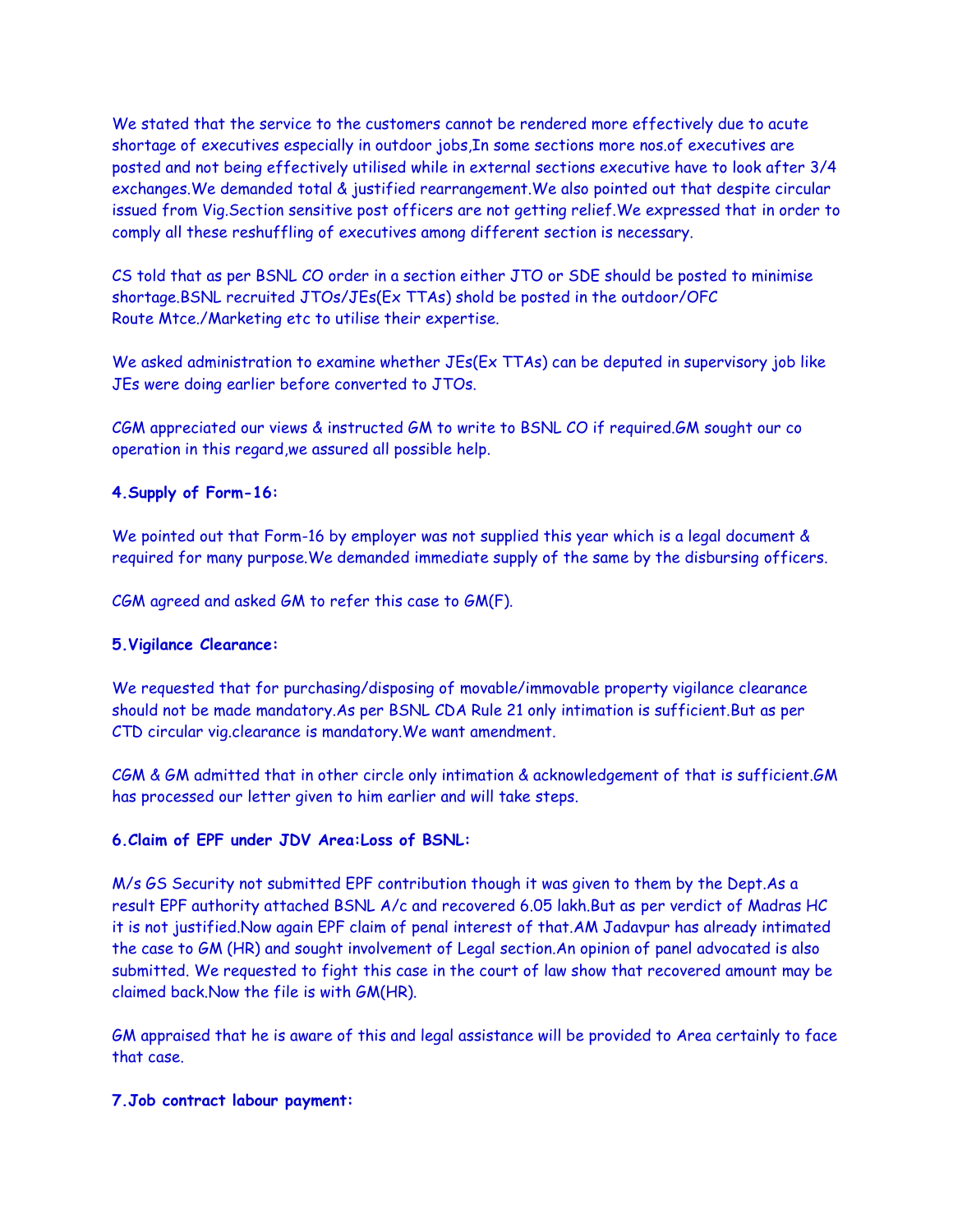We appraised CGM Sir that though JCL payment is done regularly since recent past we request to make sure that the fund form BSNL CO may be be received within 5th of every month so that labours may get payment within 7th. Because this is a legal claim.We also told that as October is festive month payment should be ensured within 5th.We have come to know that payment of bills through ERP will be in vogue from this month.Field Officers has to issue PO and enter all the bills against that.We urged that proper training in this regard is necessary.We pointed out some problem for issuing PO against JC bills which are to be sorted out.Meanwhile at least for this month present system of entering bills through FB 60 should be kept opened.

CGM realised the problem & ensured that he will tell GM(F) in this regard & training in the field will be arranged.

## **8.NGN-few technical problem:**

We told that in NGN there is no provision of MLLN ccts, ISDN BRI, etc. Moreover card replacement is not possible due to paucity of spares.

CGM told that AMC for spares is being processed & cusomer should be offered VPN over BB instead of ISDN & MLLN in cheaper cost.However he appreciated our concern.

## **9.Acute call drop in mobile:**

CGM told that it is a point of concern & CTD is getting more than 700 BTS soon.Most probably the problem of call dropping will be solved.Even some areas in which problems of getting signal persist will be settled.

We congratulated CGM Sir that highest no.of SIM card sold in a single day in 5 yrs. happened under his dynamic leadership.

## **10.Civil problem:**

We told that despite repeated persuasion the condition of some buildings are horrible,immediate repairing is necessary.GM told that being Chief of Civil division he is aware of the fact and the repairing work is being undertaken on priority basis.

We pointed out in 8 Hare street fire extinguisher is not there.He told the matter is being looked into.

## **11.Pending medical bills & GPF payments:**

Especially in planning section a large nos. of medical bills are pending including that of retired executives.We demanded immediate posting of additional AO to clear the bill.Also no GPF are being paid recently.Staffs are suffering a lot.

CGM told he will tell GM(F) in this regard and as no fund is allotted from BSNL CO GPF is not being paid.However he will write for allotment of fund & hoped in the next month it will be regular.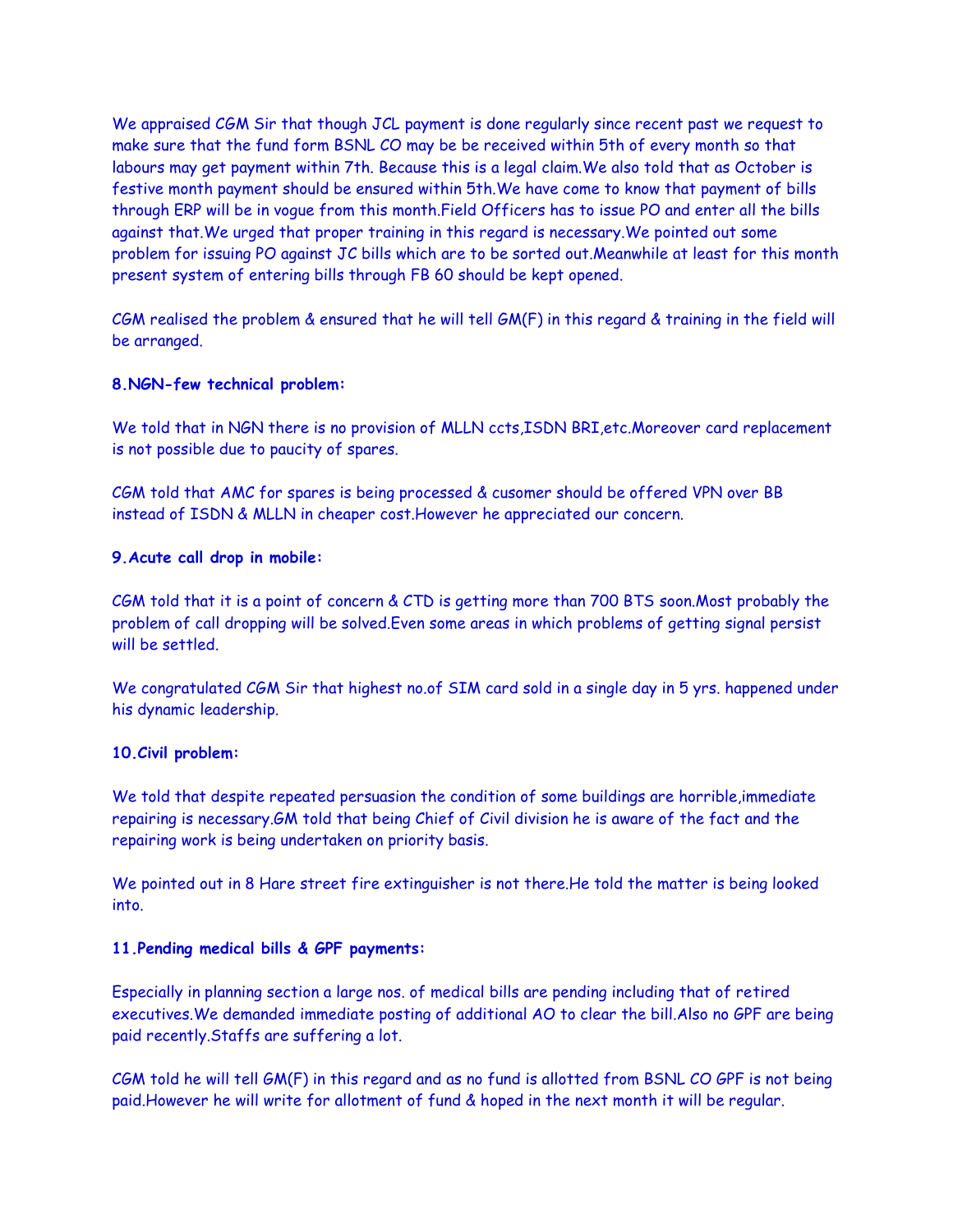### **12.Rule 8 cases & request transfer cases to parent circle:**

It was stated by the administration that due to acute shortage Rule 8 cases are not being forwarded & request transfer to parent circle will be forwarded in due course as CTD is not a tenure circle. CTD will release according to seniority of joining as and when new incumbent joins.

However we insisted that as this is a departmental provision the cases should be forwarded to BSNL CO.

### **13.Immediate creation of PPS post in CTD and Promotion to PS:**

We intimated that in so many circles PPS post are created & promotion order issued.Our circle should do this without delay as per BSNL CO guideline.We also demanded immediate issue of promotion order from PA to PS under seniority quota.

GM admitted and assured to look into.

### **14.Stenographer Grade III cases:**

There are 6 nos. of Steno.GrIII who neither getting EPP as they belong to Non Executives nor getting NEPP as there is no further scale. But they must get second ACP at least after completing 12 yrs. of service which is getting delayed.

We also requested to send details od Stenographers in CTD as on 2003 to BSNL CO as the SLP in this regard is withdrawn.

We demanded immediate settlement.GM assured to look into.

**The meeting ended in cordial atmosphere ,we thanked GM & CGM for granting us meeting and their valuable attention.**

## **23-09-2016**

#### **Kolkata Forum held discussion with the CGM CTD**

On 20-08-2016 Kolkata Forum leaders meet the Chief General Manager and discussed several issues for immediate settlement. AIBSNLEA, AIGETOA, SNEA, BMS, NFTE and BSNLEU leaders took part in the meeting. Com Saibal Sengupta, Convener initiated and raised issues on implementation of 49,249,1099 & 1199 plans, strengthening marketing division and advertisement on popular plans introduced by the Corporate office, sustained supply of stores, proper maintenance of BTS, Installation of Air condition machines and maintenance, repairing of exchange buildings and staff quarters including NSCBTTC,Kalyani,PHS Building Modification of 2012 local order on acquisition of property unnecessarily inviting vigilance clearance causing delay and harassment to staff, repairing of faulty lifts etc. We pointed out about the limitations of booking of Job in the ERP Portral against job contract labour.It has been decided that for October 2016 the present system will be in vogue.FD 60 will be open.After that a meeting with all verticals head will be done to fix the methodology of payment bills through ERP. All other partners of the forum participated in the discussion and made their suggestions. Chief General Manager assured that all these points will be taken care for suitable solution. GM HR & Admin, GM Finance and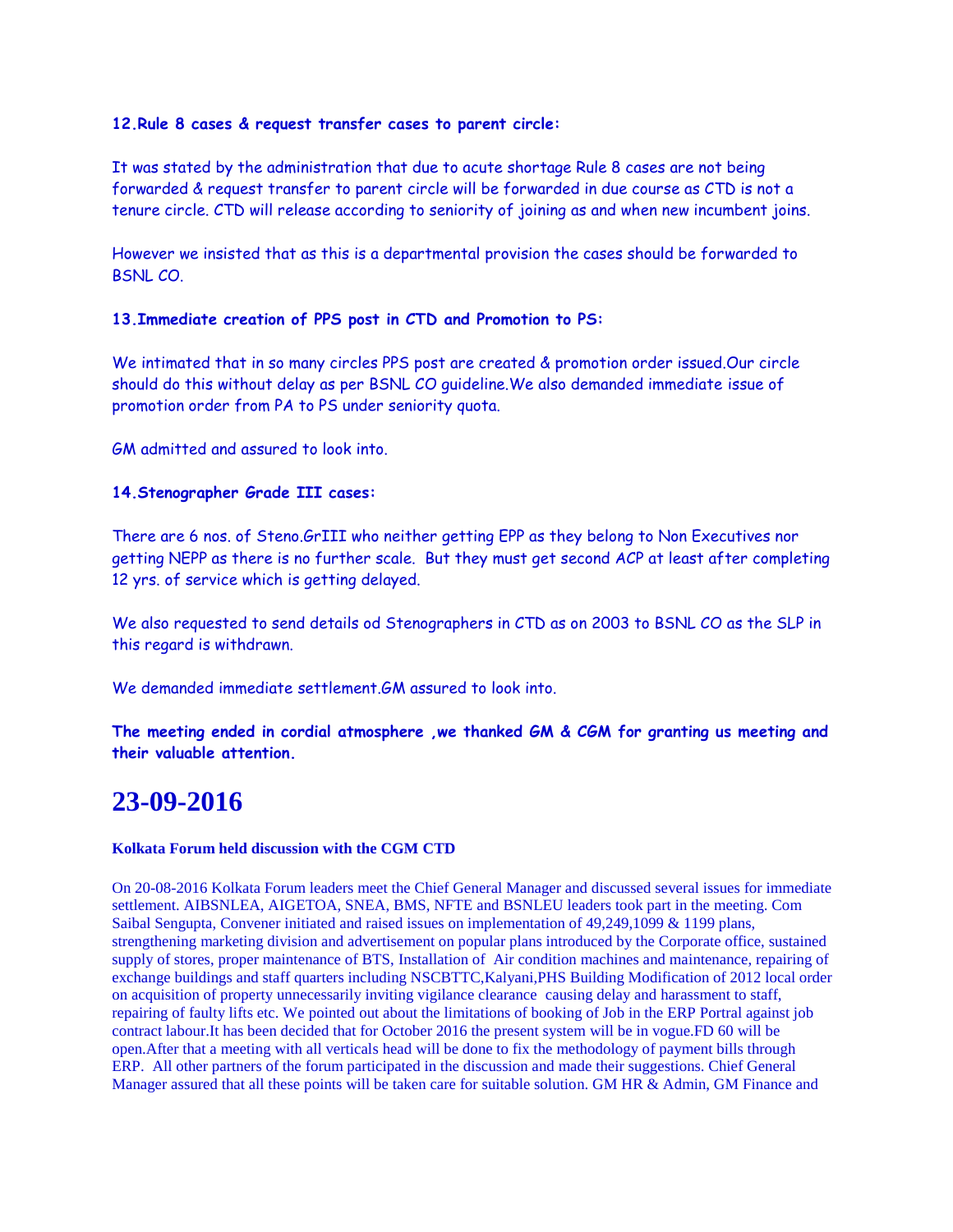TS to the Chief GM were also present in the meeting. CGM expressed that a meeting on service issue will be conducted shortly with all the unions and associations for improvement of services.

# **17-09-2016**

On 16-09-2016 CS,ACS(F) & President met Acting GM(F) & DGM(SEA) to discuss some problems.

## **1.Payment of Job Contract workers during October:**

We raised the point that it has been learnt that a new procedure in ERP/SAP is being introduced from this month where PO should be created by field officer.But most of the executives working in the field are not aware & they don't have proper know-how to do this.In this context we requested that at least for this month the old procedure may be continued to avoid hardship.GM informed us that only CGM can request BSNL CO in this regard.We might pursue.Moreover he informed that a training in this regard has been organised at TB on 19-20th September to educate and train executives to create PO.

However we are requesting our members to take the training & we will pursue if for at least this month old procedure can be maintained.

## **2.Recent order regarding transfer/posting of Accounts personnel:**

We pointed out some anomalies & unjustified move in the orders recently issued by DGM(SEA) section.After thorough discussion GM & DEM accepted all our points & assured that the order will be re-examined and action will be taken to rectify it till GM(F) will return from leave.Till then status quo will be maintained.DGM(SEA) wiil intimate the whole matter to GM, then new order/modifications may be issued.

The discussion took place in a cordial atmosphere,we thanked them.

# **12-09-2016**

Central Office Bearers (CHQ), Advisors, Consultants and Circle Secretaries Meeting:

AIBSNLEA notifies a meeting of its Central Office Bearers (CHQ), Advisors, Consultants and Circle Secretaries at **RTTC Auditorium, RTTC, BSNL, VKIA Road No. 14, Jaipur on 10th & 11th November 2016** to transact the following agenda:

- **1. Discussion and decision on organizational matters.**
- **2. Discussion and decision on Membership verification of Executives Associations.**
- **3. Discussion and decision on pending HR issues and viability of BSNL.**
- **4. Status of accounts.**
- **5. Any other items with the permission of the Chair.**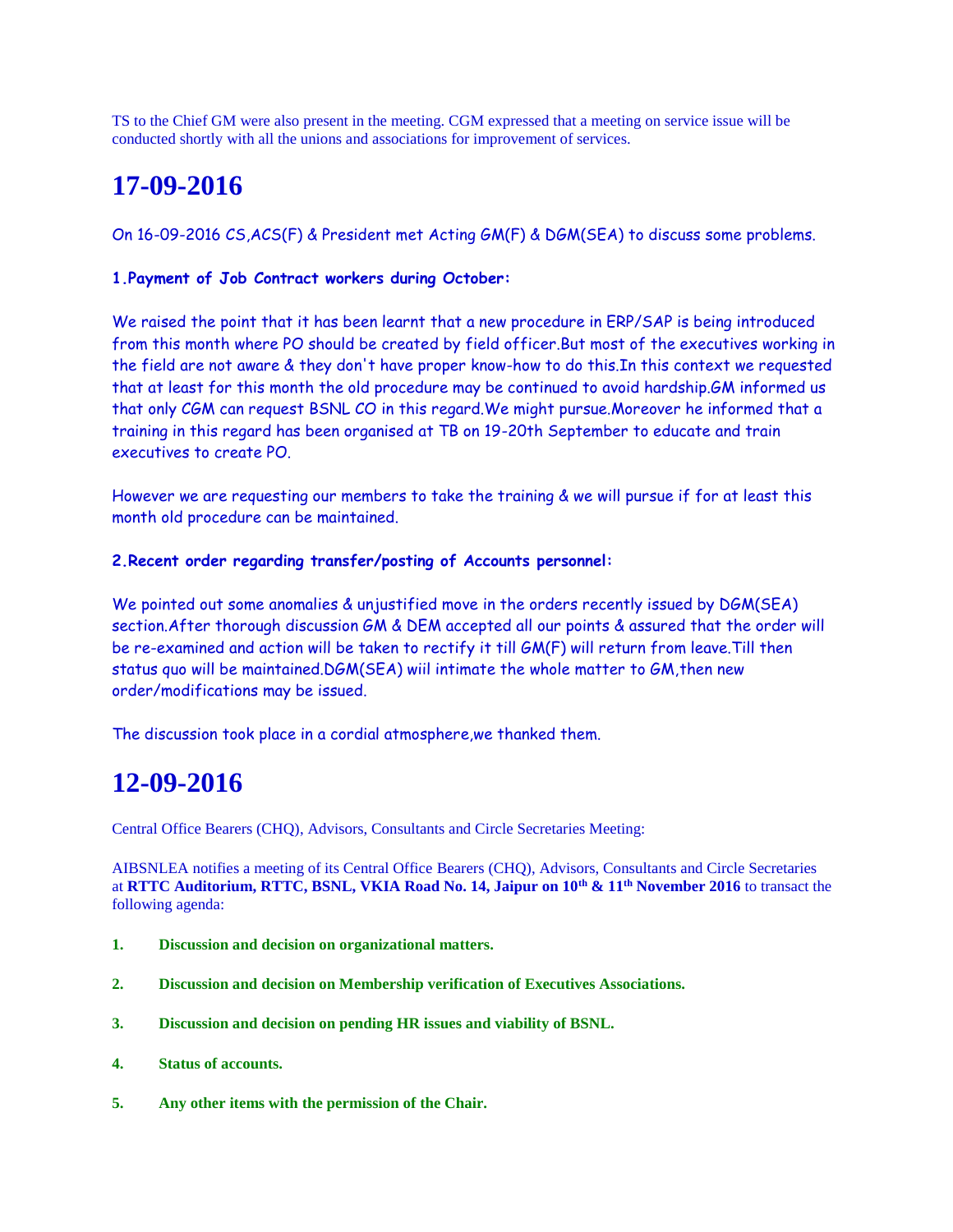All CHQ Office Bearers, Advisors, Consultants and Circle Secretaries of AIBSNLEA are requested to attend the meeting. Detailed program/agenda shall be circulated at the venue well before the start of the meeting.

#### **In addition to above, the CHQ Office Bearers meeting will be held at the same venue from 17.00 Hrs to 20.00 Hrs on 09.11.2016.**

The boarding and lodging arrangements to the participants will be made in the RTTC, Jaipur campus with effect from 09.11.2016 morning to 12.11.2016 morning. All the participants are requested to book their journey tickets to reach in time to attend the meeting and to depart after 12.11.2016 morning onwards. For more details Shri M.K. Morodia, Circle Secretary, Rajasthan Circle, Mobile no. 9413395858**OR** Shri N.L. Sharma, AGS (HQ), AIBSNLEA CHQ Mobile no. 9868115301/9413395301 may please be contacted.

**[<<<Click here for notification of the Meeting>>>](http://www.aibsnleachq.in/CHQ_Meet_JP_160912.pdf)**

## **10-09-2016**

**BSNL Corporate Office issued order regarding recruitment for 2510 nos. "GRADUATE ENGINEER" to the post of JTO (JUNIOR TELECOM OFFICER) in BSNL from Open Market through valid Gate Score-2017 [<<<Click here for letter>>>>](http://www.aibsnleachq.in/GATEIND%20ADVT%20CIRCLE.pdf) [<<<Click here for Indicative advt.>>>](http://www.aibsnleachq.in/INDCATIVE%20ADVT%20DRJTO%20GATE17%20_1_.pdf)**

## **09-09-2016**

#### **Congratulations!**

**AIBSNLEA's consistent efforts yielded result in getting released promotion and posting of Executives of STS level in Telecom Finance to JAG level of Telecom Finance on purely temporary and ad-hoc basis [<<<Click](http://www.aibsnleachq.in/JAG%20Promotion%20Order%2009092016.pdf)  [here for order>>>>>](http://www.aibsnleachq.in/JAG%20Promotion%20Order%2009092016.pdf) AIBSNLEA extends its sincere thanks and gratitude to CMD Sir, Director (HR) Madam, GM (FP) and entire team of SEA Cell whose untiring efforts made the dream possible. Now, it is our turn to reciprocate in positive way by devoting more in our duty to earn more and more revenue for BSNL. Also newly promoted DGMs should exercise their authority in decision making manner for the growth of BSNL.**

#### **08-09-2016**

On second day of the day long Dharna on 07.09.2016 it was observed that large number of executives from all over Calcutta Telephones have gathered at the ground floor of Telephone Bhawan. The participation from the executives were spontaneous and each of them whole heartedly supported the call of united forum consists of AIBSNLEA, AIGETOA and SNEA.

The demonstration once again started with blood warming slogan session followed by detail analysis on following demands by various leaders and members of the three associations. The next courses of actions were also deliberated by the leaders.

**1) Implementation of standard pay scales of E2, E3 replacing E1A and E2A**

#### **2) 30% Superannuation benefits to BSNL direct recruits**

#### **3) Implementation of CPSU Cadre Hierarchy.**

At the end of the demonstration everybody was requested to intensify the agitation and be prepare for the Day long Hunger Fast at circle headquarter on 27<sup>th</sup>, 28<sup>th</sup>and 29<sup>th</sup> September.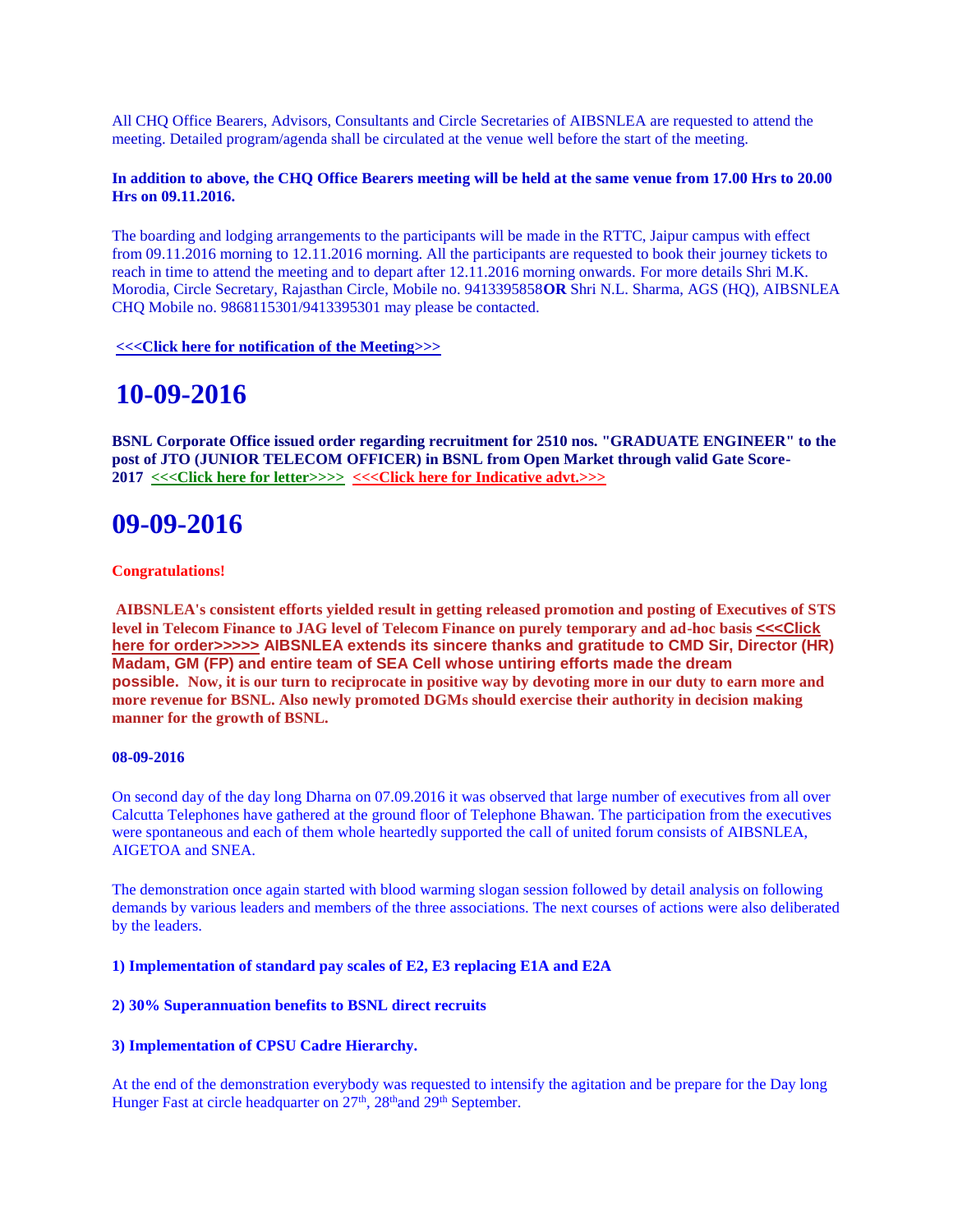**Three Executive Demand - Three Executive Association - One Executive Platform - Win will be ours definitely.**

# **07-09-2016**

**As per directives from United Forum of Executive Association consisting of AIBSNLEA, SNEA and AIGETOA, all three association of Calcutta Telecom District have jointly conducted Day Long Dharna at Telephone Bhawan Ground Floor on 06.09.2016. Members from all over Kolkata have whole heartedly joined the demonstration in spite of inclement weather and waterlogged condition through Kolkata and its suburban's for the last two days.**

**The demonstration started with blood warming slogan session followed by detail analysis on following demands by various leaders and members of the three associations.**

**1) Implementation of standard pay scales of E2, E3 replacing E1A and E2A**

**2) 30% Superannuation benefits to BSNL direct recruits**

**3) Implementation of CPSU Cadre Hierarchy.**

**At the end of the demonstration everybody was requested to intensify the agitation on 07.09.2016 and asked to participate in full strength. Accordingly all the district secretaries and executive members were requested to ensure 100% participation on 07.09.2016.**

**Three Executive Demand - Three Executive Association - One Executive Platform - Win will be ours definitely.**

# **06-09-2016**

**United Forum of BSNL Executives' Associations, CHQ, New Delhi comprising AIBSNLEA, AIGETOA and SNEA(I) served notice for organizational actions programme protesting against the inordinate delay in implementation of**

**a) Standard Pay scales of E2 and E3 for JTO, SDE and equivalent cadres,**

**b) 30% Superannuation benefit for BSNL Recruited Employees and**

**c) Implementation of CPSU Cadre Hierarchy and first TBP. [<<<Click here for notice>>>>](http://www.aibsnleachq.in/UFNotice170816.PDF)**

#### Demands:

1. Immediate replacement of intermediary pay scales of E1-A and E2-A by standard pay scales of E2 and E3 for JTO and SDE equivalent cadres w.e.f 01.01.2007 as per the recommendation of the Joint Committee. 2. Extending 30% Superannuation benefit to BSNL recruited Employees as per the recommendation of 2nd PRC. 3. Implementation of CPSU Cadre Hierarchy and first Time Bound Promotion as per the recommendation of Joint committee.

**Organisational Actions and schedule: "Full day Dharna" at BSNL Corporate Office/Circle/SSA Head quarters on 06th & 7th September 2016.**

**All CHQ Office Bearers, Circle/District Secretaries are requested to hold Full Day Dharna Programe at BSNL Corporate Office/Circle/SSA Headquarters on 06th & 7th September 2016 by making participation of 100% members in two days for making the dharna a grand success.**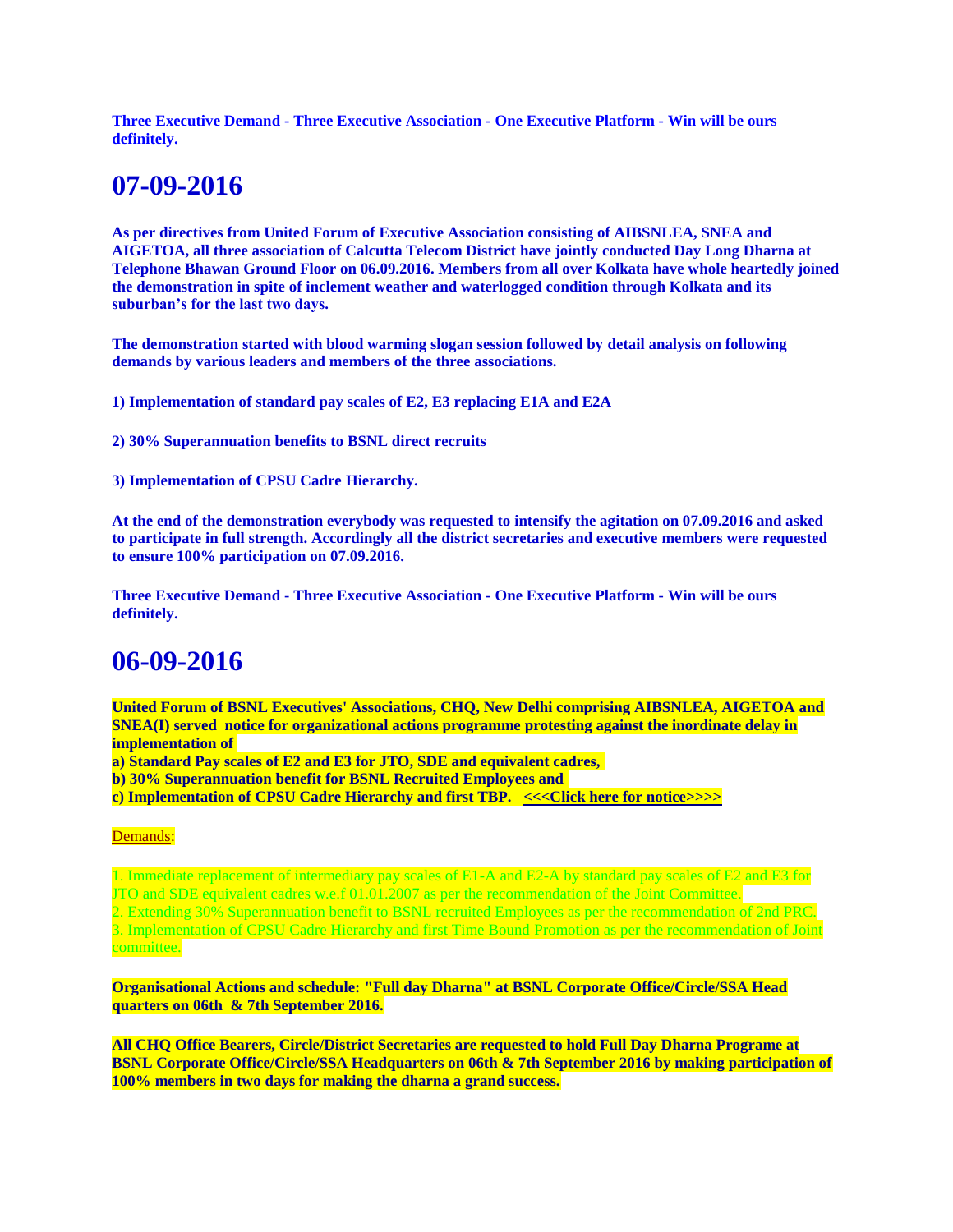## **06-09-2016**

**United Forum of BSNL Executives' Associations comprising of AIBSNLEA, SNEA(I) and AIGETOA submits second response to the draft proposal on CPSU Cadre Hierarchy.**

**"In the inputs, the United Forum has reiterated that the proposal should be limited to the Joint Committee recommendations and promotions up to AGM / Jt. DGM. This is to reiterate that United Forum is against any dilution in the eligibility criteria as that stipulated by the Khan Committee and Management should stick to the recommendations in the Khan Committee. All benefits extended by Khan Committee should be ensured in the CPSU proposal" [<<<<Click here for the letter>>>](http://www.aibsnleachq.in/JF_160905.pdf)** 

#### **Earlier letter**

**United Forum of BSNL Executives' Associations, CHQ, New Delhi comprising AIBSNLEA, AIGETOA and SNEA(I)'s initial response to Draft proposal of CPSU Cadre Hierarchy of BSNL Management [<<<<Click](http://www.aibsnleachq.in/respon_cpsu.pdf)  [here for letter>>>](http://www.aibsnleachq.in/respon_cpsu.pdf)**

## **05-09-2016**

## **REPORT OF JOINT GENERAL BODY MEETING OF AIBSNLEA AND AIGETOA HELD ON 3 RD SEPTEMBER,2016**

Joint General Body Meeting of AIBSNLEA and AIGETOA , CTD and WBTC was organized in two phases on 3rd September,2016 with the slogan- **SAVE BSNL- SUPPORT AIBSNLEA**.

**The first Meeting** was held at the Conference Hall O/o D.G.M.(NWO)/Alipore , 2/5A, Judges Court Road, Kolkata-700027 . Despite bad weather large numbers of members from both the organization were present. On the dais besides Sri Amit Kumar Gupta , Sri Prahlad Rai, GS AIBSNLEA , Sri Ravi Shil Verma, GS AIGETOA , Sri Prasun Kumar Mukhopadhyay, CS CTD and OS(E) AIBSNLEA , Sri Bijoy Krishna Bhattacharjee, CS AIBSNLEA WBTC, Sri Saikat Das, CS AIGETOA CTD, Sri Deepak Sahoo and Sri Wasi Ahmed both AGS AIGETOA were present among other Branch level leaders.

The Meeting was presided over by the Branch Presidents of AIBSNLEA and AIGETOA. At first the dignitaries were felicitated by flower bouquet. Our veteran leader Sri Amit Kumar Gupta in his welcome note requested both the organization to forge unity and face the forthcoming referendum jointly to achieve the  $1<sup>st</sup>$  position.

Sri Prasun Kumar Mukhopadhyay , CS ,CTD and OS (E) CHQ , AIBSNLEA in his deliberation ensured that we will keep no stone unturned for the betterment of BSNL Executives under the leadership of GS, AIBSNLEA and AIGETOA jointly and explained about the achievements of AIBSNLEA and give the call to all members to make AIBSNLEA number one.

Sri Amar Hazra from AIGETOA highlighted the joint efforts of both the Associations in different issues without disturbing the day to day work. He thanked the AIBSNLEA leadership for their support for achieving the demands of the BSNL recruited Executives.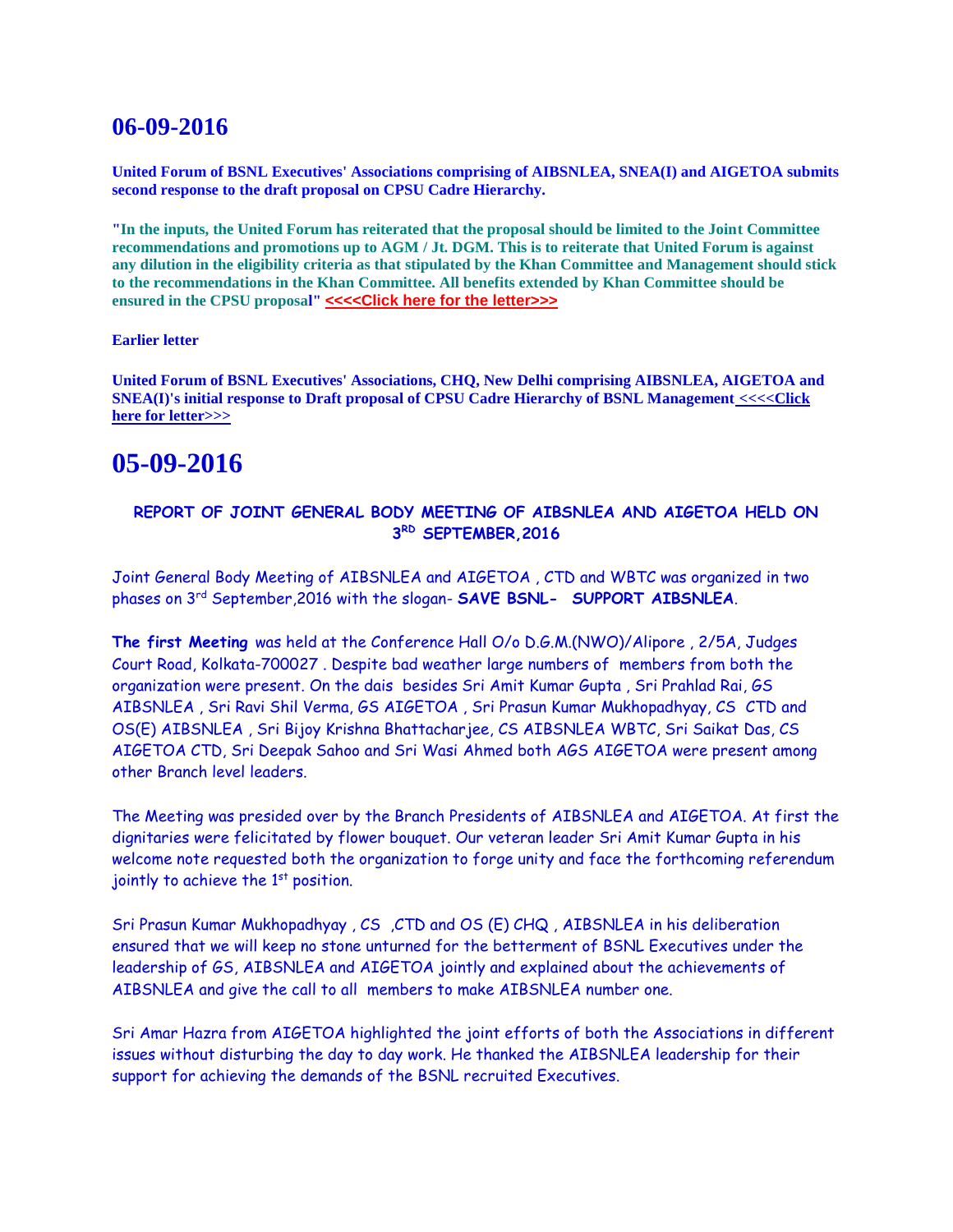Sri Bijoy Krishna Bhattacharjee , CS AIBSNLEA WBTC elaborated the struggle by the erstwhile Executive Organizations to upgrade JE to JTO is the achievement of the present leaders of AIBSNLEA. SNEA is misleading with false tall claims hence they should be given a befitting reply in the forthcoming referendum.

Sri Prahlad Rai , GS, AIBSNLEA in his detailed deliberation explained all the achievements of AIBSNLEA and AIGETOA united struggle. He also appraised the latest position of different cadre demands including AD(OL) ,PA/PS , Officiating JTO, SDE , AO, CAO and others. At present we are thriving hard to get 3 Ps PAY ,PROMOTION AND PENSION for our younger brothers. He also assured that our joint effort will be successful in achieving  $1<sup>st</sup>$  position in the forthcoming Membership verification of the Executives.

Sri Ravi Shil Verma , GS AIGETOA greeted the members present in the Auditorium and thanked for the opportunity given to him. He expressed his faith in the able leadership of Sri Prahlad Rai and depicted AIBSNLEA as the umbrella organization of all Executives of BSNL. He reiterated that BSNL DR Executives are safe in the hands of AIBSNLEA. He stated that AIGETOA had signed the MOU and will honour it. All the members of AIGETOA will certainly vote for AIBSNLEA in ensuing Membership Verification of the Executives to achieve the top position.

The Meeting ended with vote of thanks to the Chair and slogans.

The Second Meeting was organized at CTO Hall opp. Telephone Bhavan at 4 P.M. The Meeting was presided over by Sri Tridip Chakraborty , President AIBSNLEA CTD and Sri Swapan Bose , President , AIBSNLEA WBTC.

The hall was jampacked and many members had to stand around. On the dais Sri Amit Kumar Gupta , Sri Prahlad Rai, GS AIBSNLEA , Sri Ravi Shil Verma, GS AIGETOA , Sri Prasun Kumar Mukhopadhyay, CS CTD and OS(E) AIBSNLEA , Sri Bijoy Krishna Bhattacharjee, CS AIBSNLEA WBTC, Sri Saikat Das, CS AIGETOA CTD, Sri Deepak Sahoo and Sri Wasir Ahmed both AGS AIGETOA , Sri Amit Das, President AIGETOA CTD were present.

Lady members of both the organization welcomed the leaders with flower bouquets in the beginning. Sri Amit Kumar Gupta our beloved veteran leader greeted all the members gathered in his short speech.

Sri Bijoy Krishna Bhattacharjee , CS AIBSNLEA WBTC addressed the gathering. He clearly told that one vote in the fold of other assn. will ruin all our efforts and achievements of the joint struggle of AIBSNLEA and AIGETOA. He also requested our every member should inspire one nonmember and member of other Associations to vote in our favour to strengthen our force.

Sri Prasant Jain , CS AIGETOA WBTC stated that all the HR issues are sure to be settled by the united movement of these two organizations AIBSNLEA and AIGETOA.

Sri Saikat Das, CS AIGETOA CTD explained why the 3 Ps are important for the BSNL recruited Executives. He described AIBSNLEA as a bonding factor propagating the belongingness of the